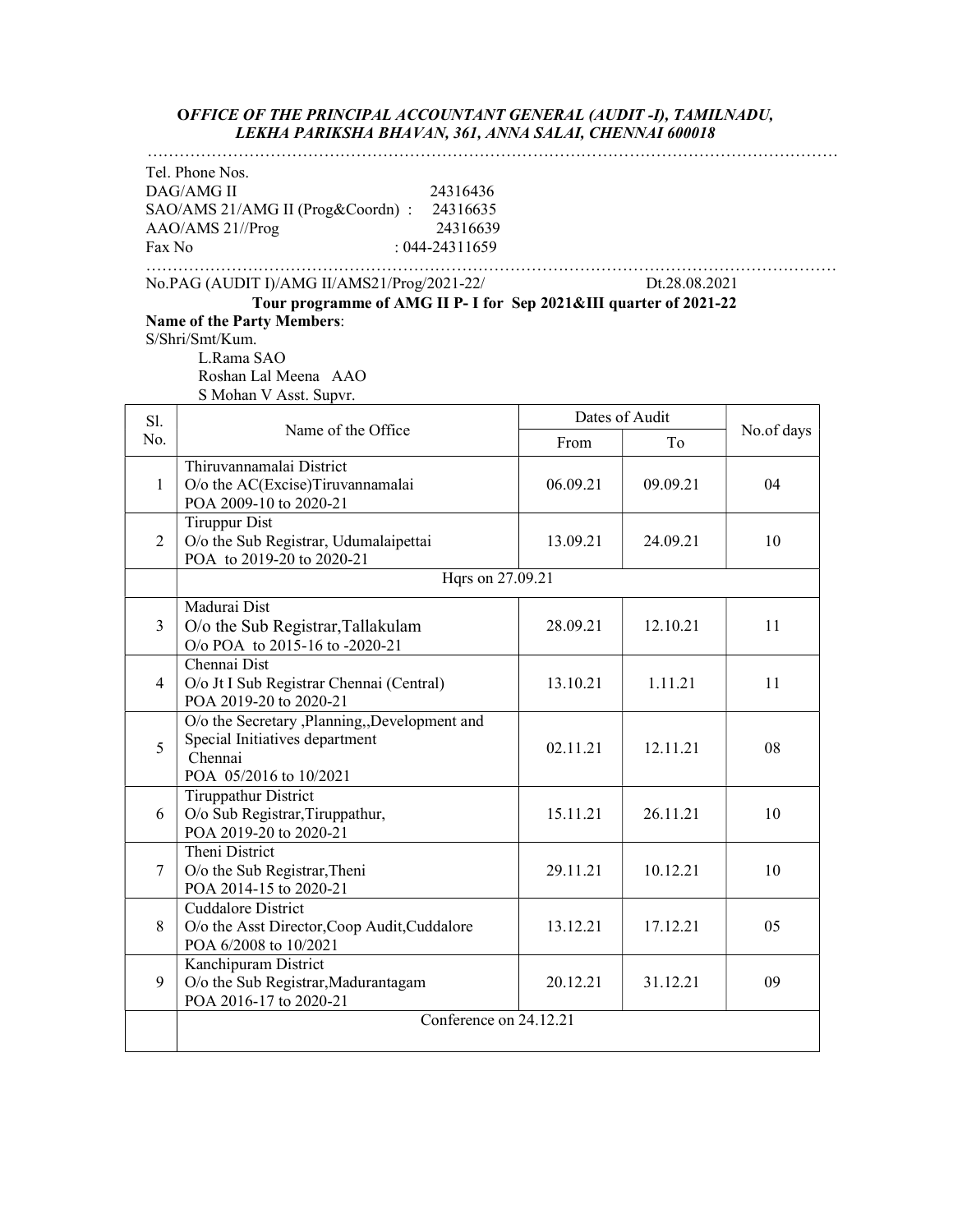#### OFFICE OF THE PRINCIPAL ACCOUNTANT GENERAL (AUDIT- I), TAMILNADU, LEKHA PARIKSHA BHAVAN 361, ANNA SALAI, CHENNAI 600018

…………………………………………………………………………………………………………………

Tel. Phone Nos. SR.DAG/AMG II : 24316436 SAO/AMS 21/AMG II (Prog&Coordn ) : 24316635 AAO/AMS 21//Prog : 24316639 Fax No : 044-24311659

………………………………………………………………………………………………………………… No.PAG (AUDIT I)/AMG II/AMS21/Prog/2021-22/25 Dt.28.08.21

Tour programme of AMG II P- II for Sep 2021&III quarter of 2021-22 Name of the Party Members: S/Shri/Smt/Kum. D.Radhamanoharan SAO S.Sridhar AAO

A Ajaya Kumar Supvr.

| Sl.            |                                                                                                      |                    | Dates of Audit | No.of |
|----------------|------------------------------------------------------------------------------------------------------|--------------------|----------------|-------|
| No.            | Name of the Office                                                                                   | From               | To             | days  |
| $\mathbf{1}$   | Coimbatore District<br>O/o the Sub Registrar Pollachi<br>Period of Audit 2016-17 to 2020-21          | 06.09.21           | 17.09.21       | 09    |
| $\overline{2}$ | Tirunelveli District<br>O/o the AC(Excise), Tirunelveli<br>Period of Audit 2014-15 to 2020-21        | 20.09.21           | 24.09.21       | 05    |
|                | <b>Hqrs</b> on 27.09.21                                                                              |                    |                |       |
| 3              | Chenglepet District<br>O/o the Sub Registrar, Thiruporur<br>Period of Audit 2020-21                  | 28.09.21           | 22.10.21       | 15    |
|                | Hqrs on 18.10.21                                                                                     |                    |                |       |
| 4              | Namakkal District<br>O/othe Assistant Internal Audit,<br>Namakkal<br>POA 4/2008 to 09/2021           | 25.10.21           | 29.10.21       | 05    |
| 5              | Chennai District<br>O/o the Commissioner (P&E), Chennai<br>Period of Audit 2019-20 to 2020-21        | 01.11.21           | 12.11.21       | 09    |
| 6              | Madurai District<br>O/o the Jt IV Sub Registrar, Madurai South<br>Period of Audit 2019-20 to 2020-21 | 15.11.21           | 26.11.21       | 10    |
| 7              | Chennai District<br>O/o the Jt I Sub Registrar, Chennai South<br>Period of Audit 2020-21             | 29.11.211 17.12.21 |                | 15    |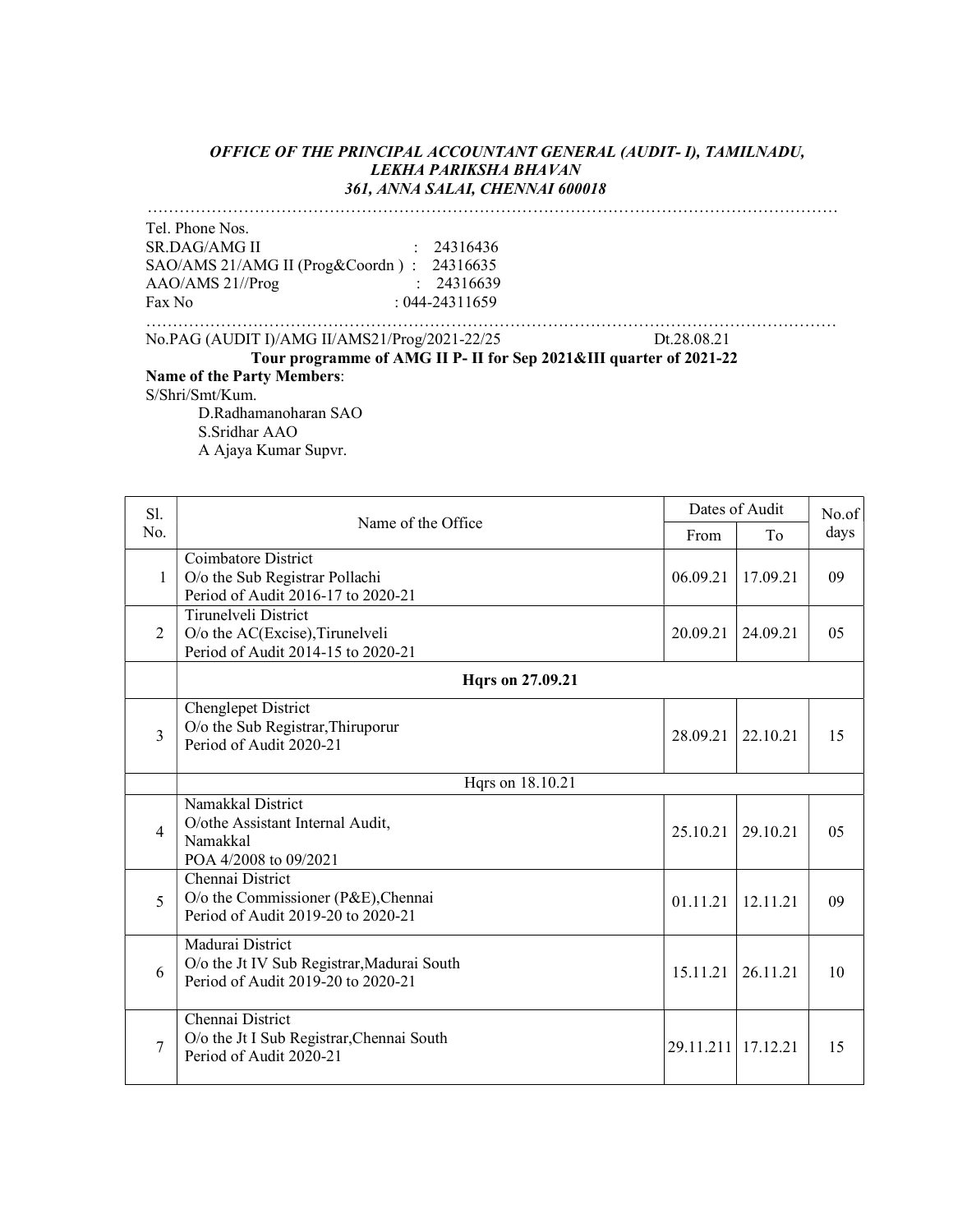| <b>Vellore District</b><br>O/o the Sub Registrar, Ambur<br>Period of Audit 2015-16 to 2020-21 | 20.12.21 31.12.21 | 09 |
|-----------------------------------------------------------------------------------------------|-------------------|----|
| Conference on 24.12.21                                                                        |                   |    |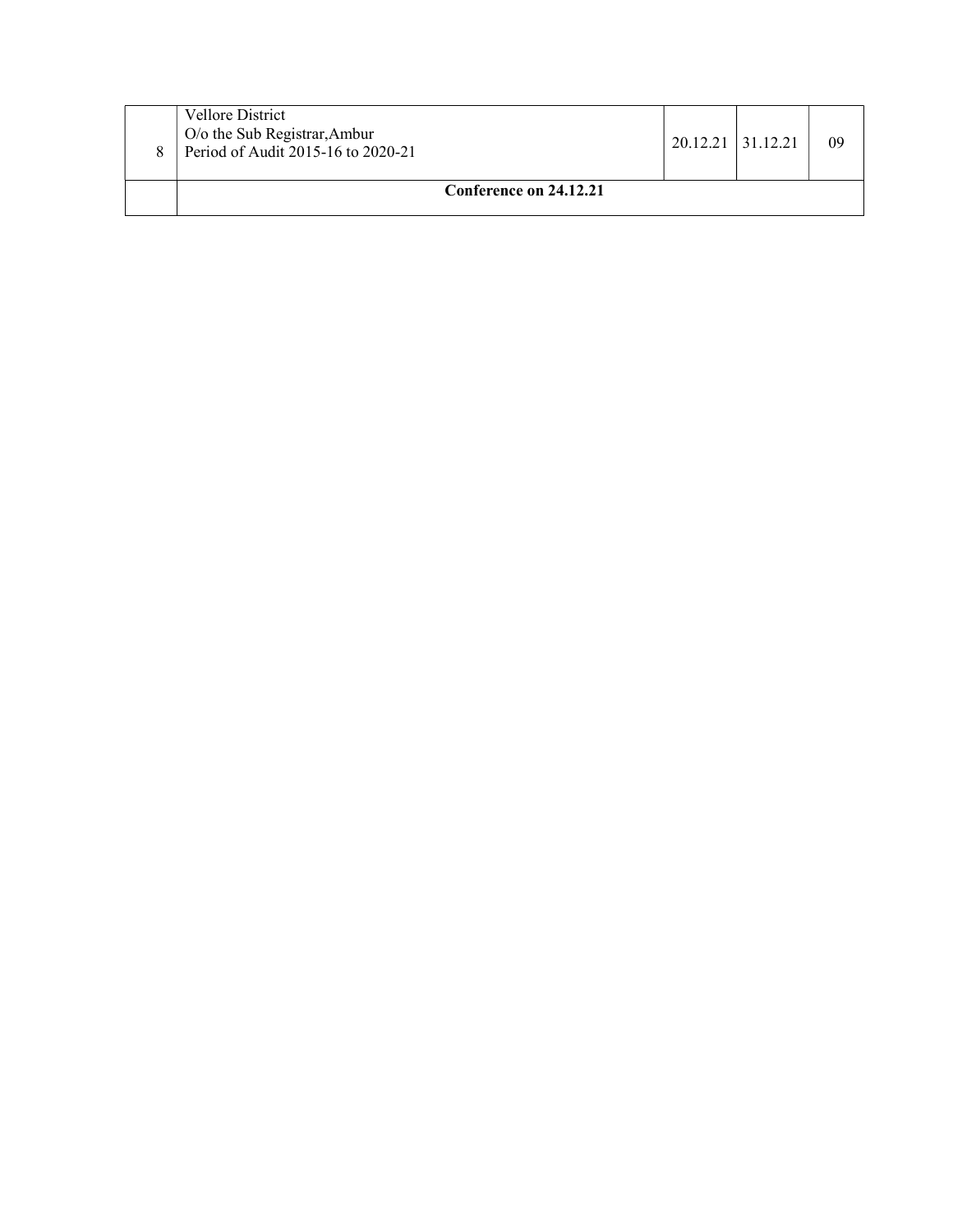#### OFFICE OF THE PRINCIPAL ACCOUNTANT GENERAL (AUDIT- I), TAMILNADU, LEKHA PARIKSHA BHAVAN 361, ANNA SALAI, CHENNAI 600018

| Tel. Phone Nos.<br><b>SR.DAG/AMG II</b><br>24316436<br>SAO/AMS 21/AMG II (Prog&Coordn): 24316635<br>AAOAMS 21//Prog<br>24316639<br>$: 044 - 24311659$<br>Fax No<br>No.PAG (AUDIT I)/AMG II/AMS21/Prog/2021-22/25<br>28.08.21<br>Tour programme of AMG II P- III for Sep 2021&III quarter of 2021-22<br><b>Name of the Party Members:</b><br>S/Shri/Smt/Kum.<br>J.Ramani SAO<br>G.K.Luxmi Narayanan AAO<br>D.Srinivasan Asst. Supr<br>Dates of Audit<br>Sl.<br>Name of the Office<br>No.<br>From<br>To<br>Coimbatore District<br>O/o the Sub Registrar Mettupalayam<br>06.09.21<br>17.09.21<br>1<br>Period of Audit 2016-17 to 2020-21<br>Krishnagiri District<br>$\overline{2}$<br>O/o the AC(Excise), Krishnagiri<br>24.09.21<br>20.09.21<br>Period of Audit 2015-16 to 2020-21<br>Hqrs on 27.09.21<br><b>Erode District</b><br>01.10.21<br>3<br>O/o the AD, Internal Audit, Erode<br>28.09.21<br>POA 4/2009 to 8/2021<br>Chennai District<br>O/o the Sub Registrar, Periamet<br>22.10.21<br>4<br>04.10.21<br>Period of Audit 2018-19 to 2020-21<br>Hqrs on 18.10.21<br><b>Tuticorin District</b><br>O/othe AD, Coop Audit, Tuticorin<br>5<br>25.10.21<br>29.10.21<br>POA 1/2007 to 9/2021<br>Chennai District<br>O/o the Secretary (P&E)Chennai<br>6<br>01.11.21<br>12.11.21<br>Period of Audit 2014-15 to 2020-21<br>Madurai District<br>O/o the Sub Registrar, Chokkikulam<br>7<br>15.11.21<br>26.11.21<br>Period of Audit 2019-20 to 2020-21<br><b>Tiruppur District</b><br>8<br>O/o the Sub Registrar, Dharapuram<br>29.11.211<br>14.12.21<br>Period of Audit 2014-15 to 2020-21 | LENHA PARINSHA BHAVAIN 301, AINNA SALAI, CHEINNAI 000010 |  |       |
|----------------------------------------------------------------------------------------------------------------------------------------------------------------------------------------------------------------------------------------------------------------------------------------------------------------------------------------------------------------------------------------------------------------------------------------------------------------------------------------------------------------------------------------------------------------------------------------------------------------------------------------------------------------------------------------------------------------------------------------------------------------------------------------------------------------------------------------------------------------------------------------------------------------------------------------------------------------------------------------------------------------------------------------------------------------------------------------------------------------------------------------------------------------------------------------------------------------------------------------------------------------------------------------------------------------------------------------------------------------------------------------------------------------------------------------------------------------------------------------------------------------------------------------------------------------------------------------|----------------------------------------------------------|--|-------|
|                                                                                                                                                                                                                                                                                                                                                                                                                                                                                                                                                                                                                                                                                                                                                                                                                                                                                                                                                                                                                                                                                                                                                                                                                                                                                                                                                                                                                                                                                                                                                                                        |                                                          |  |       |
|                                                                                                                                                                                                                                                                                                                                                                                                                                                                                                                                                                                                                                                                                                                                                                                                                                                                                                                                                                                                                                                                                                                                                                                                                                                                                                                                                                                                                                                                                                                                                                                        |                                                          |  |       |
|                                                                                                                                                                                                                                                                                                                                                                                                                                                                                                                                                                                                                                                                                                                                                                                                                                                                                                                                                                                                                                                                                                                                                                                                                                                                                                                                                                                                                                                                                                                                                                                        |                                                          |  |       |
|                                                                                                                                                                                                                                                                                                                                                                                                                                                                                                                                                                                                                                                                                                                                                                                                                                                                                                                                                                                                                                                                                                                                                                                                                                                                                                                                                                                                                                                                                                                                                                                        |                                                          |  | No.of |
|                                                                                                                                                                                                                                                                                                                                                                                                                                                                                                                                                                                                                                                                                                                                                                                                                                                                                                                                                                                                                                                                                                                                                                                                                                                                                                                                                                                                                                                                                                                                                                                        |                                                          |  | days  |
|                                                                                                                                                                                                                                                                                                                                                                                                                                                                                                                                                                                                                                                                                                                                                                                                                                                                                                                                                                                                                                                                                                                                                                                                                                                                                                                                                                                                                                                                                                                                                                                        |                                                          |  | 09    |
|                                                                                                                                                                                                                                                                                                                                                                                                                                                                                                                                                                                                                                                                                                                                                                                                                                                                                                                                                                                                                                                                                                                                                                                                                                                                                                                                                                                                                                                                                                                                                                                        |                                                          |  | 05    |
|                                                                                                                                                                                                                                                                                                                                                                                                                                                                                                                                                                                                                                                                                                                                                                                                                                                                                                                                                                                                                                                                                                                                                                                                                                                                                                                                                                                                                                                                                                                                                                                        |                                                          |  |       |
|                                                                                                                                                                                                                                                                                                                                                                                                                                                                                                                                                                                                                                                                                                                                                                                                                                                                                                                                                                                                                                                                                                                                                                                                                                                                                                                                                                                                                                                                                                                                                                                        |                                                          |  | 04    |
|                                                                                                                                                                                                                                                                                                                                                                                                                                                                                                                                                                                                                                                                                                                                                                                                                                                                                                                                                                                                                                                                                                                                                                                                                                                                                                                                                                                                                                                                                                                                                                                        |                                                          |  | 11    |
|                                                                                                                                                                                                                                                                                                                                                                                                                                                                                                                                                                                                                                                                                                                                                                                                                                                                                                                                                                                                                                                                                                                                                                                                                                                                                                                                                                                                                                                                                                                                                                                        |                                                          |  |       |
|                                                                                                                                                                                                                                                                                                                                                                                                                                                                                                                                                                                                                                                                                                                                                                                                                                                                                                                                                                                                                                                                                                                                                                                                                                                                                                                                                                                                                                                                                                                                                                                        |                                                          |  | 05    |
|                                                                                                                                                                                                                                                                                                                                                                                                                                                                                                                                                                                                                                                                                                                                                                                                                                                                                                                                                                                                                                                                                                                                                                                                                                                                                                                                                                                                                                                                                                                                                                                        |                                                          |  | 09    |
|                                                                                                                                                                                                                                                                                                                                                                                                                                                                                                                                                                                                                                                                                                                                                                                                                                                                                                                                                                                                                                                                                                                                                                                                                                                                                                                                                                                                                                                                                                                                                                                        |                                                          |  | 10    |
|                                                                                                                                                                                                                                                                                                                                                                                                                                                                                                                                                                                                                                                                                                                                                                                                                                                                                                                                                                                                                                                                                                                                                                                                                                                                                                                                                                                                                                                                                                                                                                                        |                                                          |  | 12    |
| O/o the the Jt II Sub Registrar, Thiruvannamalai<br>15.12.21<br>31.12.21<br>9<br>Period of Audit 2019-20 to 2020-21                                                                                                                                                                                                                                                                                                                                                                                                                                                                                                                                                                                                                                                                                                                                                                                                                                                                                                                                                                                                                                                                                                                                                                                                                                                                                                                                                                                                                                                                    | Thiruvannamalai District                                 |  | 12    |
| Conference on 24.12.21                                                                                                                                                                                                                                                                                                                                                                                                                                                                                                                                                                                                                                                                                                                                                                                                                                                                                                                                                                                                                                                                                                                                                                                                                                                                                                                                                                                                                                                                                                                                                                 |                                                          |  |       |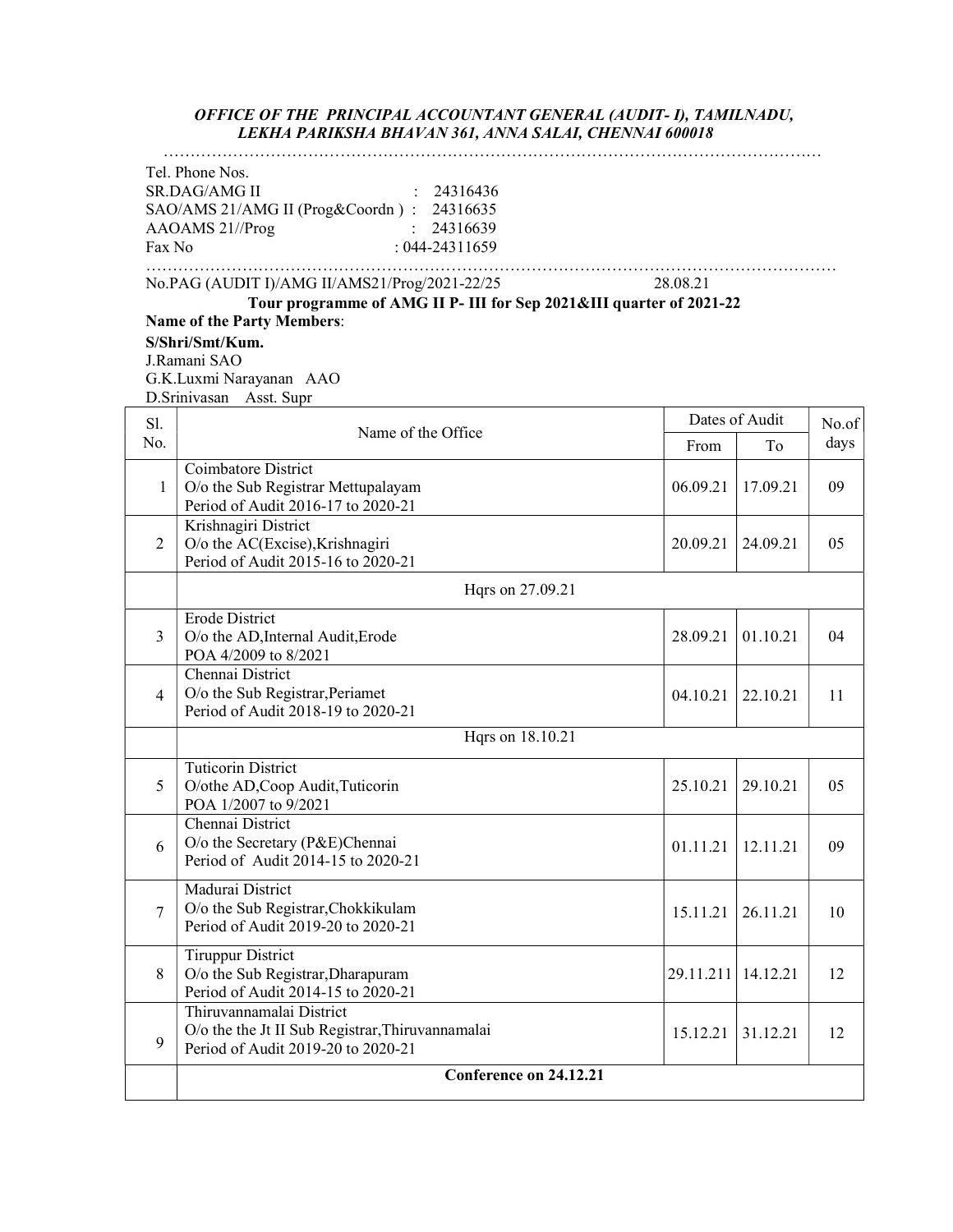#### OFFICE OF THE PRINCIPAL ACCOUNTANT GENERAL (AUDIT I), TAMILNADU, LEKHA PARIKSHA BHAVAN 361, ANNA SALAI, CHENNAI 600018 …………………………………………………………………………………………………………………

Tel. Phone Nos. SR.DAG/AMG II : 24316436 SAO/AMS 21/AMG II (Prog&Coordn ) : 24316635 AAO/AMS 21//Prog : 24316639 Fax No :  $044-24311659$ …………………………………………………………………………………………………………………

No.PAG (AUDIT I)/AMG II/AMS21/Prog/2021-22/25 Dt.28.08.21

#### Tour programme of AMG II P- IV for III quarter of 2021-22 Name of the Party Members:

S/Shri/Smt/Kum.

V.Ramesh SAO S Anguraj AAO Rajnikanth Yadav AAO

|                | Dates of Audit<br>Name of the Office<br>From<br>To                    |          |          | No.of          |  |
|----------------|-----------------------------------------------------------------------|----------|----------|----------------|--|
| S1.<br>No.     |                                                                       |          |          | days           |  |
|                | <b>Vellore District</b>                                               |          |          |                |  |
| 1              | O/o the AD Internal Audit, Vellore                                    | 04.10.21 | 8.10.21  | 05             |  |
|                | Period of Audit 08/2009 to 9/2021                                     |          |          |                |  |
|                | Kancheepuram District                                                 |          |          |                |  |
| $\overline{2}$ | O/o the AD, Internal Audit, Kancheepuram                              | 11.10.21 | 21.10.21 | 06             |  |
|                | Period of Audit -2020-21                                              |          |          |                |  |
|                | Chennai District                                                      |          |          |                |  |
| $\mathcal{E}$  | O/o the Sub Registrar, Virugambakkam                                  | 22.10.21 | 05.11.21 | 10             |  |
|                | Period of Audit 2020-21                                               |          |          |                |  |
|                | <b>Vellore District</b>                                               |          |          |                |  |
| $\overline{4}$ | O/o the Jt I Sub Registrar, Vellore                                   | 08.11.21 | 19.11.21 | 10             |  |
|                | Period of Audit 2016-17 to 2020-21                                    |          |          |                |  |
|                | Hqrs on 18.10.21                                                      |          |          |                |  |
|                | Madurai District                                                      |          |          |                |  |
| 5              | O/othe Sub Registrar, Othakadai<br>Period of Audit 2016-17 to 2020-21 | 22.11.21 | 03.12.21 | 10             |  |
|                |                                                                       |          |          |                |  |
|                | Namakkal District                                                     |          |          |                |  |
| 6              | O/o the AC(Excise)Namakkal<br>POA 2015-16 to 2020-21                  | 6.12.21  | 10.12.21 | 05             |  |
|                | Coimbatore District                                                   |          |          |                |  |
| 7              | O/o the Sub Registrar, Madukkarai                                     |          | 23.12.21 | 09             |  |
|                | Period of Audit 2015-16 to 2020-21                                    | 13.12.21 |          |                |  |
|                |                                                                       |          |          |                |  |
| 8              | Villupuram District<br>O/o the AC(Excise) Villupuram                  | 27.12.21 | 31.12.21 | 0 <sub>5</sub> |  |
|                | POA 2014-15 to 2020-21                                                |          |          |                |  |
|                | Conference on 24.12.21                                                |          |          |                |  |
|                |                                                                       |          |          |                |  |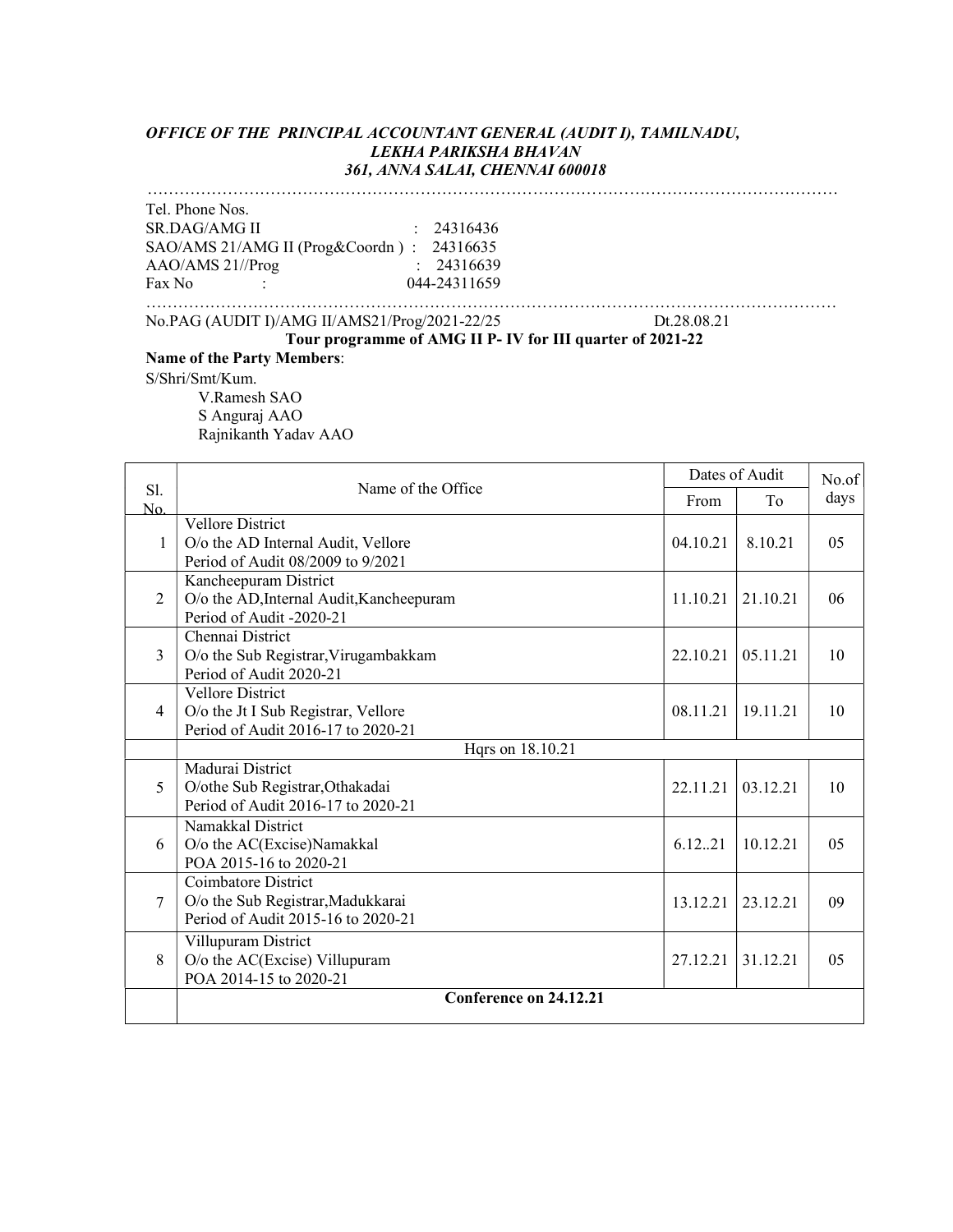#### OFFICE OF THE PRINCIPAL ACCOUNTANT GENERAL (AUDIT I), TAMILNADU, LEKHA PARIKSHA BHAVAN 361, ANNA SALAI, CHENNAI 600018

# …………………………………………………………………………………………………………………

| Tel. Phone Nos.      |                                           |              |
|----------------------|-------------------------------------------|--------------|
| <b>SR.DAG/AMG II</b> |                                           | : 24316436   |
|                      | SAO/AMS 21/AMG II (Prog&Coordn): 24316635 |              |
| $AAO/AMS$ 21//Prog   |                                           | : 24316639   |
| Fax No               |                                           | 044-24311659 |
|                      |                                           |              |

………………………………………………………………………………………………………………… No.PAG (AUDIT I)/AMG II/AMS21/Prog/2021-22/ 25 Dt.28.08.21

Tour programme of AMG II P- V for Sep 2021&III quarter of 2021-22 Name of the Party Members:

S/Shri/Smt/Kum.

P R Ashokan SAO Ravindra Naik Banavathu AAO M.Jebamani Supr

| S1.           | Dates of Audit                                                                                            |          |          | No.of |  |
|---------------|-----------------------------------------------------------------------------------------------------------|----------|----------|-------|--|
| No.           | Name of the Office                                                                                        | From     | To       | days  |  |
| 1             | Madurai District<br>O/o the Jt I Sub Registrar, Madurai South<br>Period of Audit 2016-17 to 2020-21       | 06.09.21 | 17.09.21 | 09    |  |
| 2             | Villupuram District<br>O/o the Distillery Officer, SAFL, Villupuram<br>Period of Audit 2011-12 to 2020-21 | 20.09.21 | 24.09.21 | 05    |  |
| $\mathcal{E}$ | Chennai District<br>O/o the Sub Registrar, Velacherry<br>Period of Audit 2020-21                          | 27.09.21 | 08.10.21 | 10    |  |
| 4             | Coimbatore District<br>O/o the Sub Registrar, Annur<br>Period of Audit 2017-18 to 2020-21                 | 11.10.21 | 29.10.21 | 12    |  |
| 5             | Chennai District<br>O/o the Secretary (CT&Registration)<br>POA 2020-21                                    | 01.11.21 | 12.11.21 | 9     |  |
| 6             | Nagapattinam District<br>O/o the AD, Internal Audit, Nagapattinam<br>POA 06/2009 to 10/2021               | 15.11.21 | 19.11.21 | 5     |  |
| $\tau$        | Vellore District<br>O/o the Sub Registrar Katpadi<br>Period of Audit 2016-17 to 2020-21                   | 22.11.21 | 3.12.21  | 10    |  |
| 8             | <b>Tiruvallur District</b><br>O/o the Sub Registrar, Gummidipoondi<br>Period of Audit 2015-16 to 2020-21  | 6.12.21  | 17.12.21 | 10    |  |
| 9             | Madurai District<br>O/o the Joint I Sub Registrar, Madurai North<br>Period of Audit 2016-17 to 2020-21    | 20.12.21 | 31.12.21 | 09    |  |
|               | Conference on 24.12.21                                                                                    |          |          |       |  |

Online Audit of Registration Offices at IGR, Chennai\*

\*Programme of visits of above mentioned SR offices by the party members may be drawn by the party themselves.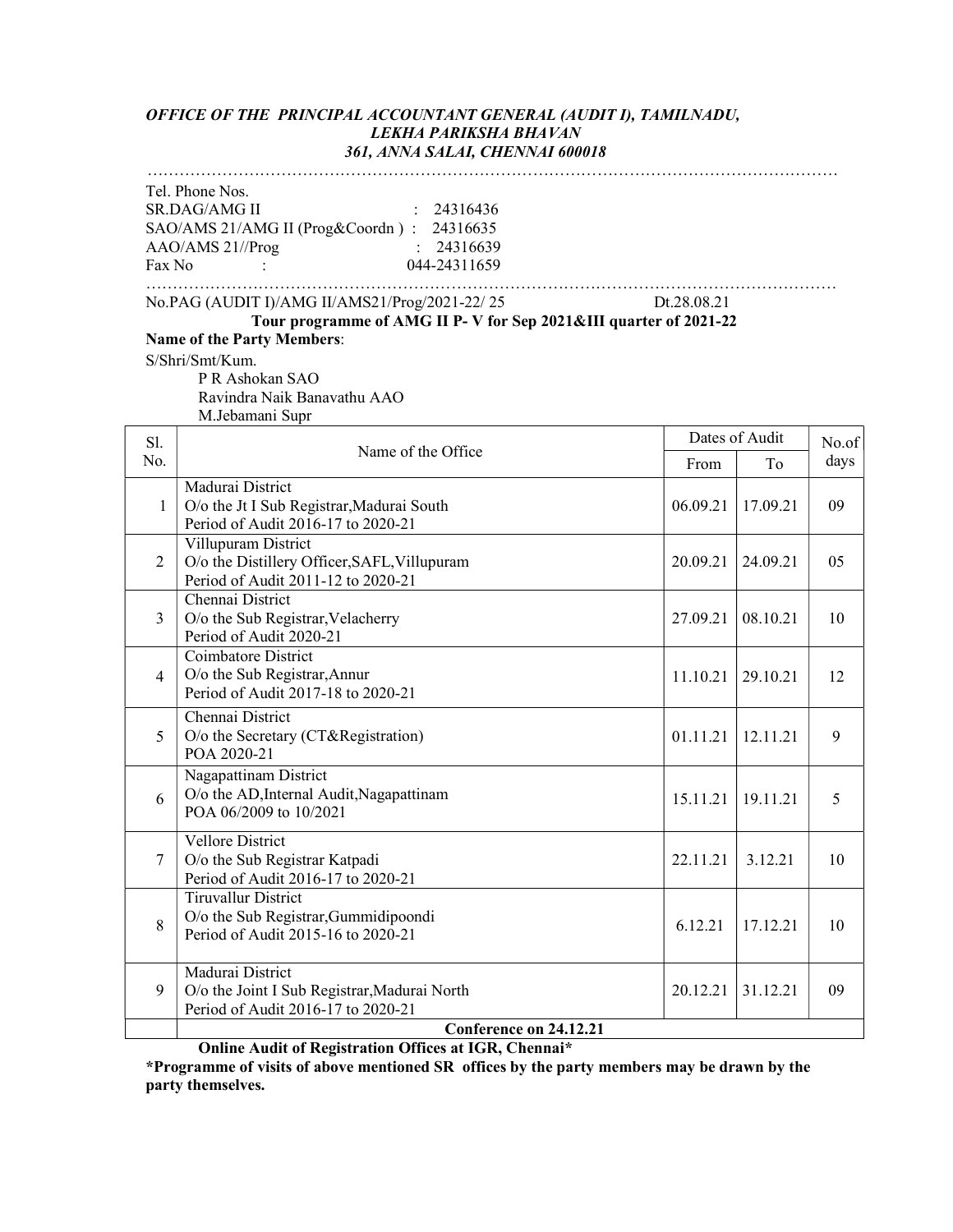#### OFFICE OF THE PRINCIPAL ACCOUNTANT GENERAL (AUDIT I), TAMILNADU, LEKHA PARIKSHA BHAVAN 361, ANNA SALAI, CHENNAI 600018

## …………………………………………………………………………………………………………………

Tel. Phone Nos. SR.DAG/AMG II : 24316436 SAO/AMS 21/AMG II (Prog&Coordn ) : 24316635 AAOAMS 21//Prog : 24316639 Fax No : 044-24311659

………………………………………………………………………………………………………………… No.PAG (AUDIT I)/AMG II/AMS21/Prog/2021-22/ 25 Dt.28.08.21

Tour programme of AMG II P- VI for Sep 2021 & III quarter of 2021-22 Name of the Party Members:

S/Shri/Smt/Kum.

 B.Suresh\* V.Loganathan AAO D. Balayoganandh AAO G Nandakumar Supervisor

| Sl.            |                                                                                                         |          | Dates of Audit | No.of |  |
|----------------|---------------------------------------------------------------------------------------------------------|----------|----------------|-------|--|
| No.            | Name of the Office                                                                                      | From     | To             | days  |  |
| 1              | Madurai District<br>O/o the Sub Registrar Arasaradi<br>Period of Audit 2015-16 to 2020-21               | 06.09.21 | 17.09.21       | 09    |  |
| 2              | Sivaganga District<br>O/o the AC(Excise), Sivaganga<br>Period of Audit 2010-11 to 2020-21               | 20.09.21 | 24.09.21       | 05    |  |
|                | Hqrs on 27.09.21                                                                                        |          |                |       |  |
| 3              | Virudhunagar District<br>O/o the Asst Director, Coop Audit,<br>Virudhunagar POA 1/2009 to 8/2021        | 28.09.21 | 01.10.21       | 04    |  |
| $\overline{4}$ | Chenglepet District<br>O/o the Sub Registrar, Pammal<br>Period of Audit 2020-21                         | 04.10.21 | 22.10.21       | 11    |  |
|                | Hqrs on 18.10.21                                                                                        |          |                |       |  |
| 5              | <b>Ramnad District</b><br>O/o the AC(Excise)Ramnad<br>Period of Audit 2011-12 to 2020-21                | 25.10.21 | 29.10.21       | 5     |  |
| 6              | Chennai District<br>O/o the Sub Registrar, T.Nagar<br>Period of Audit 2018-19 to 2020-21                | 01.11.21 | 12.11.21       | 9     |  |
| 7              | Madurai District<br>O/o the Sub Registrar, Thirumangalam, Madurai<br>Period of Audit 2015-16 to 2020-21 | 15.11.21 | 26.11.21       | 10    |  |
| 8              | Coimbatore District<br>O/o the Jt I Sub Registrar, Coimbatore<br>Period of Audit 2016-17 to 2020-21     | 29.11.21 | 14.12.21       | 12    |  |